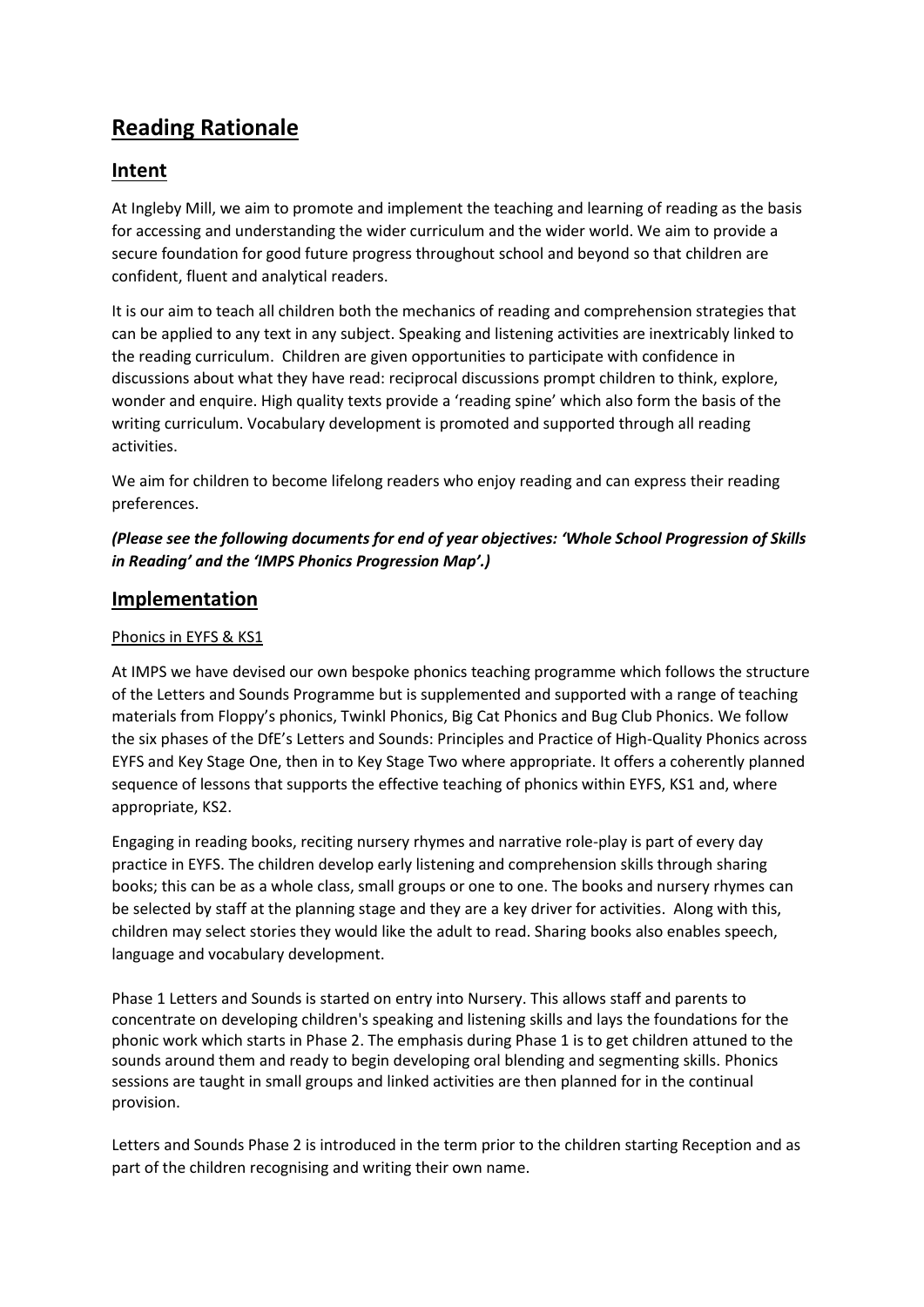In Reception, the children start the year at beginning of Phase 2 to recap prior learning and to introduce a stronger Grapheme Phoneme Correspondence (GPC). Phonics is delivered daily as a whole class session and again, linked activities are planned for in continual provision, in both the outdoor and indoor learning environments. As the year progresses, the children move onto Phase 3 Letters and Sounds and if applicable Phase 4. Once the children are blending confidently they take a reading book home appropriately matched to their phonic knowledge. The children read a scheme book with an adult in school at least once a week however, through continual provision activities and group work they read more frequently.

The *IMPS Phonics Progression Map* sets expectations for pupil's progress within the phonics programme. Assessment through 'Phonics Tracker' allows teachers and practitioners to track pupils' progress.

#### KS1

Alongside the phonics programmes, shared and guided reading sessions take place regularly. This ensures that while children are learning the vital principles of decoding, they are also being exposed to rich texts and vocabulary that will help them to enjoy the shared experience of reading. The sessions ensure the explicit teaching of vocabulary, text comprehension and the development of a love for reading at the same time as developing and improving children's spoken language vocabularies. Pearson's online resource, Bug Club, provides the basis for delivery of structured, progressive sessions covering a wide range of text types. Along side this resource, sets of Guided Reading texts are used from a range of publishers.

Individual children are allocated nationally agreed book banded books to ensure that they are reading texts which closely match to the sounds that they know. Teachers and support staff hear children read on a 1:1 basis regularly. Books are both taken home to practise and allocated online to ensure access. A range of publishers are used including Oxford Reading Tree and Big Cat Phonics.

#### Key Stage 2

From the end of KS1 to KS2, the focus moves from the mechanics of reading to learning, developing and embedding comprehension strategies with an aim to move towards independent application.

The use of a nationally agreed banded reading scheme continues throughout KS2 providing appropriately matched texts to each child's level of development. Interventions are planned for children who require further support in phonics in lower KS2. Phonological awareness is consolidated and built on through the teaching of spelling rules and conventions throughout the key stage.

The use of Reading Plus in Years 4-6 creates a personalised program for children focusing on silent reading speed and accuracy and specific skills needed to reach age-related expectations. Through the wider range of texts available on RP, pupils are frequently made aware of the connectedness within the curriculum and the relevance of reading across subject areas. Termly lexile reports provide a detailed analysis of children's reading skills.

#### Guided Reading

Through daily guided reading sessions, the following comprehension strategies are modelled and practised regularly to ensure they become embedded. Pearson's online resource, Bug Club, provides the basis for delivery of structured, progressive sessions covering a wide range of text types. High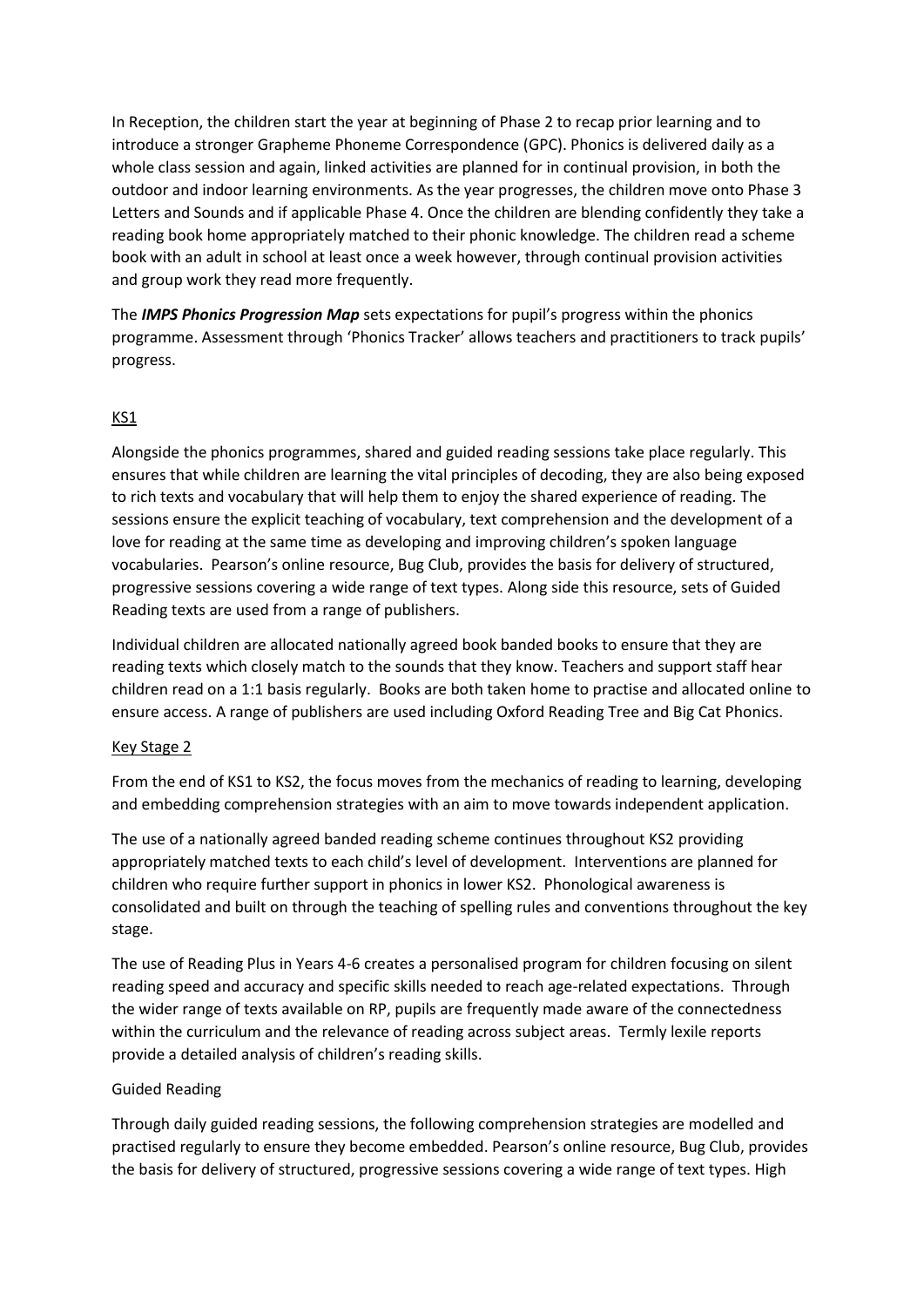quality texts chosen by staff are also used with the teaching of comprehension strategies as outlined below.

#### *Clarifying*

This involves ensuring that words or phrases in the text have been understood by exploring text vocabulary prior to the initial reading of a text.

#### *Summarising*

This involves outlining the key events in a text briefly and sequencing events from earlier in the text. It promotes a basic level of literal comprehension.

#### *Activating prior knowledge*

This involves children drawing on what they already know and understand to make sense of the text as they read it. It helps pupils to infer and elaborate, fill in missing or incomplete information and use existing mental structures to support recall.

#### *Visualising*

This involves asking children to verbalise what they 'see' when they read a text.

#### *Predicting*

Involves anticipating future events in a text by applying knowledge of the world, text types and previous experiences.

#### *Questioning*

This is the most important strategy for developing inference-making skills. It helps children make sense of a text.

#### *Evaluating*

This encourages children to give and justify opinions about what they have read. It will involve activating prior knowledge and connecting ideas to make judgments.

#### IMPS' Reading Spine

EYFS: *Nursery Rhymes, Traditional Tales, Julia Donaldson*

Y1: *Thomas the Tank Engine, Percy the Park Keeper, The Lighthouse Keeper stories*

- Y2: *The Gruffalo, Charlie and the Chocolate Factory, The Sea Monster, Alternative Traditional Tales*
- Y3: *The Iron Man, The King Who Banned the Dark, The Boy Who Grew Dragons, The Wild Way Home*
- Y4: *Charlotte's Web, A Place Called Perfect, The Miraculous Journey of Edward Tulane*
- Y5: *Journey to the River Sea, A Christmas Carol, George's Secret Key to the Universe, Beowulf.*

Y6: *Street Child, Oliver Twist, Pig Heart Boy, Shakespeare- A Midsummer Night's Dream and Macbeth, There's A Rang-tan In My Bedroom.*